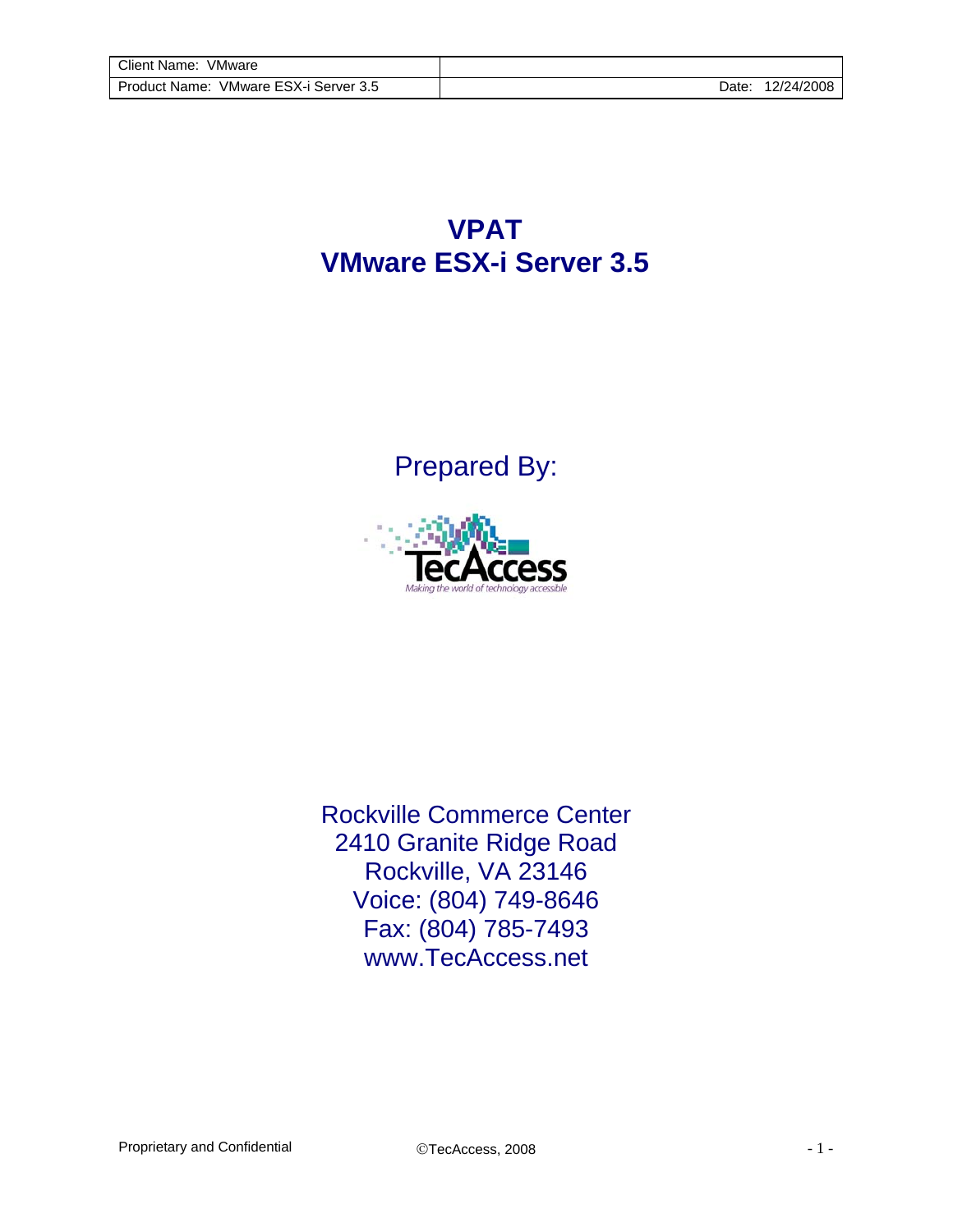## **VPAT**

## **Product:** VMware ESX Server 3.5 **Components covered:** ESX-i server 3.5 **Contact for more information:** http://www.VMware.com **Date:** December, 2008

| <b>Summary of Voluntary Product Accessibility Template</b>                      |                            |                                                                          |  |  |  |
|---------------------------------------------------------------------------------|----------------------------|--------------------------------------------------------------------------|--|--|--|
| <b>Criteria</b>                                                                 | <b>Supporting Features</b> | <b>Remarks and</b><br><b>Explanations</b>                                |  |  |  |
| Section 1194.21 Software<br><b>Applications and Operating</b><br><b>Systems</b> | <b>Supports</b>            | Text-based administration<br>of VMware ESX-i Server<br>3.5 is supported. |  |  |  |
| Section 1194.22 Web-<br>based Internet Information<br>and Applications          | Not Applicable             | VMware ESX-i Server 3.5<br>is not considered a web<br>application.       |  |  |  |
| Section 1194.23<br>Telecommunications<br>Products                               | Not Applicable             |                                                                          |  |  |  |
| Section 1194.24 Video and<br><b>Multimedia Products</b>                         | Not Applicable             |                                                                          |  |  |  |
| Section 1194.25 Self-<br>contained, Closed Products                             | Not Applicable             |                                                                          |  |  |  |
| Section 1194.26 Desktop<br>and Portable Computers                               | Not Applicable             |                                                                          |  |  |  |
| Section 1194.31 Functional<br>Performance Criteria                              | <b>Supports</b>            | Refer to 1194.31 for<br>details.                                         |  |  |  |
| Section 1194.41<br>Information,<br>Documentation and<br>Support                 | <b>Supports</b>            | Please reference the<br>included 1194.41 section.                        |  |  |  |

| <b>Supporting Features (second column on VPAT)</b>                                                                        |                                                                                                                                                              |  |  |  |
|---------------------------------------------------------------------------------------------------------------------------|--------------------------------------------------------------------------------------------------------------------------------------------------------------|--|--|--|
| Use this language when you determine the product<br><b>Supports</b><br>fully meets the letter and intent of the Criteria. |                                                                                                                                                              |  |  |  |
| <b>Supports with Exceptions</b>                                                                                           | Use this language when you determine the product<br>does not fully meet the letter and intent of the<br>Criteria, but provides some level of access relative |  |  |  |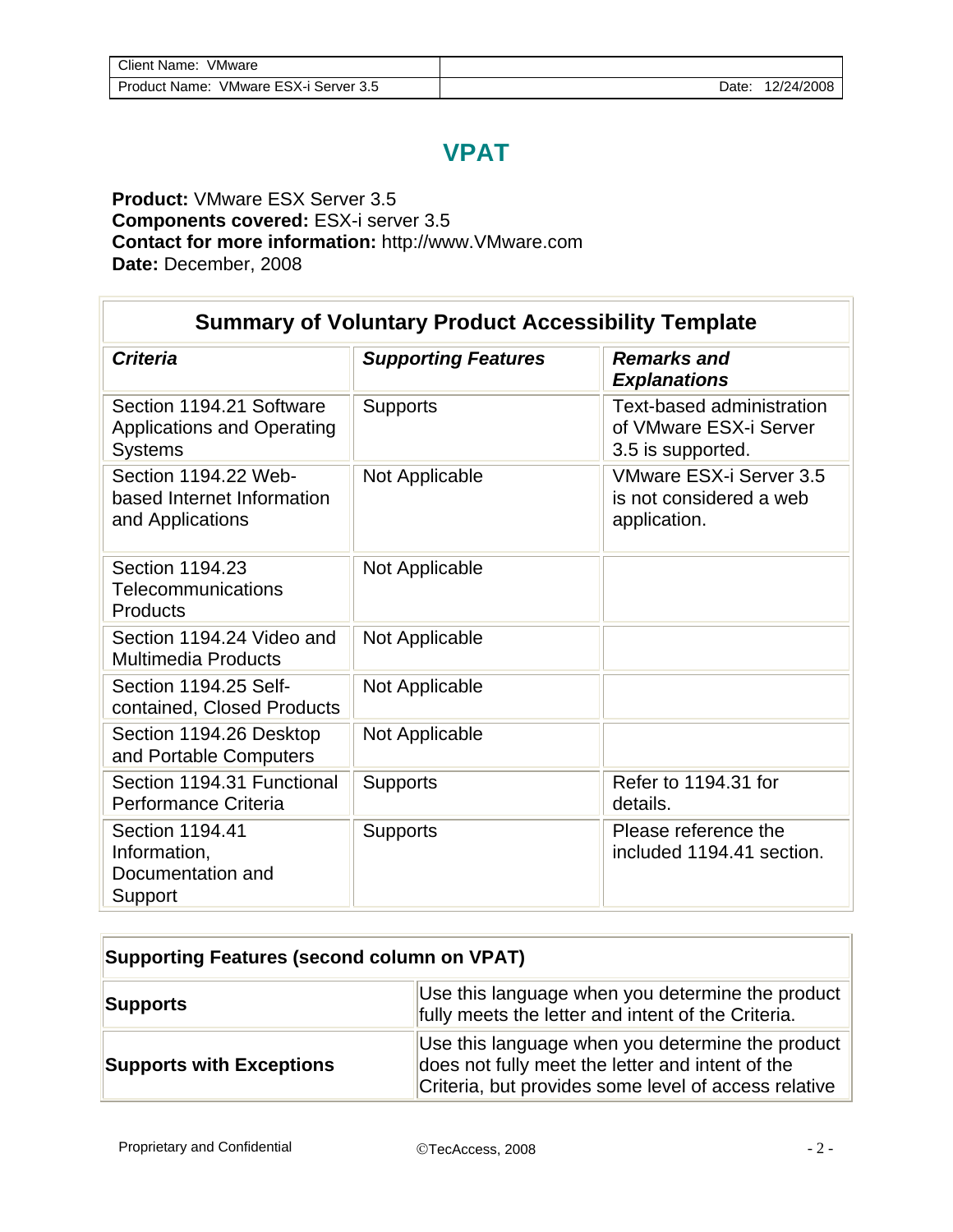| Client Name:<br>VMware                   |       |            |
|------------------------------------------|-------|------------|
| VMware ESX-i Server 3.5<br>Product Name: | Date: | 12/24/2008 |

|                                                                            | to the Criteria.                                                                                                                                                                                                                                                                                                                             |
|----------------------------------------------------------------------------|----------------------------------------------------------------------------------------------------------------------------------------------------------------------------------------------------------------------------------------------------------------------------------------------------------------------------------------------|
| <b>Supports through Equivalent</b><br><b>Facilitation</b>                  | Use this language when you have identified an<br>alternate way to meet the intent of the Criteria or<br>when the product does not fully meet the intent of<br>the Criteria.                                                                                                                                                                  |
| <b>Supports when combined with</b><br><b>Compatible AT</b>                 | Use this language when you determine the product<br>fully meets the letter and intent of the Criteria when<br>used in combination with Compatible AT. For<br>example, many software programs can provide<br>speech output when combined with a compatible<br>screen reader (commonly used assistive<br>technology for people who are blind). |
| <b>Does not Support</b>                                                    | Use this language when you determine the product<br>does not meet the letter or intent of the Criteria.                                                                                                                                                                                                                                      |
| <b>Not Applicable</b>                                                      | Use this language when you determine that the<br>Criteria do not apply to the specific product.                                                                                                                                                                                                                                              |
| <b>Not Applicable - Fundamental</b><br><b>Alteration Exception Applies</b> | Use this language when you determine a<br>Fundamental Alteration of the product would be<br>required to meet the Criteria (see the access board<br>standards for the definition of "fundamental<br>alteration").                                                                                                                             |

| 1194.21 Software Applications and Operating Systems                                                                                                                                                                                                                                                                                    |                                      |                                 |  |  |
|----------------------------------------------------------------------------------------------------------------------------------------------------------------------------------------------------------------------------------------------------------------------------------------------------------------------------------------|--------------------------------------|---------------------------------|--|--|
| <b>Criteria</b>                                                                                                                                                                                                                                                                                                                        | <b>Supporting</b><br><b>Features</b> | <b>Remarks and explanations</b> |  |  |
| (a) When software is designed to<br>run on a system that has a<br>keyboard, product functions shall be<br>executable from a keyboard where<br>the function itself or the result of<br>performing a function can be<br>discerned textually.                                                                                             | <b>Supports</b>                      |                                 |  |  |
| (b) Applications shall not disrupt or<br>disable activated features of other<br>products that are identified as<br>accessibility features, where those<br>features are developed and<br>documented according to industry<br>standards. Applications also shall<br>not disrupt or disable activated<br>features of any operating system | <b>Supports</b>                      |                                 |  |  |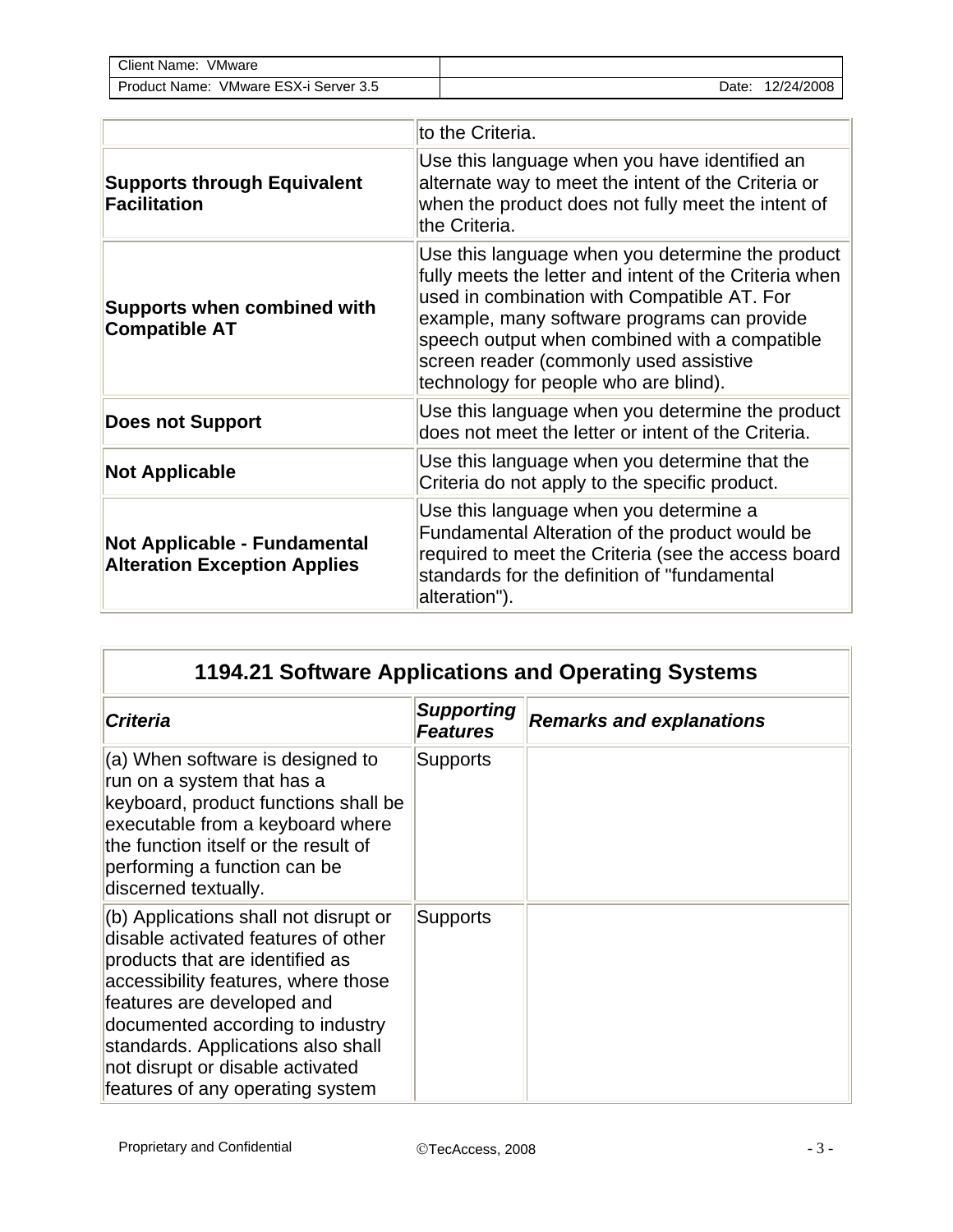| Client Name: VMware                                                                                                                                                                                                                                                                                        |                 |  |  |  |                  |
|------------------------------------------------------------------------------------------------------------------------------------------------------------------------------------------------------------------------------------------------------------------------------------------------------------|-----------------|--|--|--|------------------|
| Product Name: VMware ESX-i Server 3.5                                                                                                                                                                                                                                                                      |                 |  |  |  | Date: 12/24/2008 |
|                                                                                                                                                                                                                                                                                                            |                 |  |  |  |                  |
| that are identified as accessibility<br>features where the application<br>programming interface for those<br>accessibility features has been<br>documented by the manufacturer of<br>the operating system and is<br>available to the product developer.                                                    |                 |  |  |  |                  |
| . (c) A well-defined on-screen<br>indication of the current focus shall<br>be provided that moves among<br>interactive interface elements as the<br>input focus changes. The focus shall<br>be programmatically exposed so<br>that Assistive Technology can track<br>focus and focus changes.              | <b>Supports</b> |  |  |  |                  |
| (d) Sufficient information about a<br>user interface element including the<br>identity, operation and state of the<br>element shall be available to<br>Assistive Technology. When an<br>image represents a program<br>element, the information conveyed<br>by the image must also be available<br>in text. | <b>Supports</b> |  |  |  |                  |
| (e) When bitmap images are used to Supports<br>identify controls, status indicators, or<br>other programmatic elements, the<br>meaning assigned to those images<br>shall be consistent throughout an<br>application's performance.                                                                         |                 |  |  |  |                  |
| (f) Textual information shall be<br>provided through operating system<br>functions for displaying text. The<br>minimum information that shall be<br>made available is text content, text<br>input caret location, and text<br>attributes.                                                                  | <b>Supports</b> |  |  |  |                  |
| (g) Applications shall not override<br>user selected contrast and color<br>selections and other individual<br>display attributes.                                                                                                                                                                          | <b>Supports</b> |  |  |  |                  |
| (h) When animation is displayed, the Not<br>information shall be displayable in at Applicable<br>least one non-animated presentation                                                                                                                                                                       |                 |  |  |  |                  |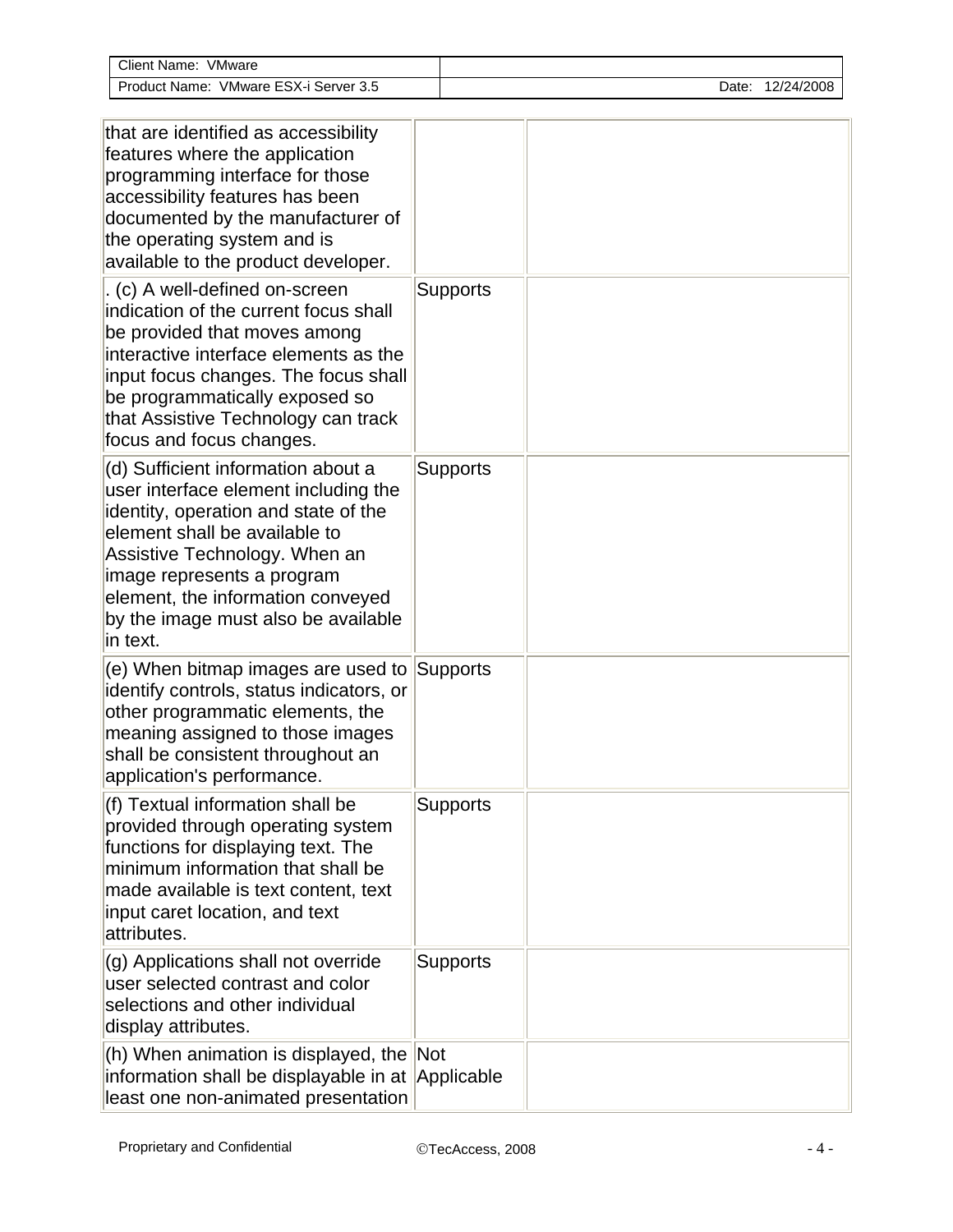| Client Name:<br>VMware                                |      |            |
|-------------------------------------------------------|------|------------|
| ESX-i<br>VMware<br>Server 3.5<br><b>Product Name:</b> | Date | 12/24/2008 |

| mode at the option of the user.                                                                                                                                                                                                                                  |                          |  |
|------------------------------------------------------------------------------------------------------------------------------------------------------------------------------------------------------------------------------------------------------------------|--------------------------|--|
| (i) Color coding shall not be used as<br>the only means of conveying<br>information, indicating an action,<br>prompting a response, or<br>distinguishing a visual element.                                                                                       | Supports                 |  |
| (i) When a product permits a user to<br>adjust color and contrast settings, a<br>variety of color selections capable of<br>producing a range of contrast levels<br>shall be provided.                                                                            | Not<br>Applicable        |  |
| (k) Software shall not use flashing or Supports<br>blinking text, objects, or other<br>elements having a flash or blink<br>frequency greater than 2 Hz and<br>lower than 55 Hz.                                                                                  |                          |  |
| (I) When electronic forms are used,<br>the form shall allow people using<br>Assistive Technology to access the<br>information, field elements, and<br>functionality required for completion<br>and submission of the form,<br>including all directions and cues. | <b>Not</b><br>applicable |  |

| 1194.31 Functional performance criteria                                                                                                                                                                                                                                                              |                                      |                                                                                                                 |  |  |
|------------------------------------------------------------------------------------------------------------------------------------------------------------------------------------------------------------------------------------------------------------------------------------------------------|--------------------------------------|-----------------------------------------------------------------------------------------------------------------|--|--|
| <b>Criteria</b>                                                                                                                                                                                                                                                                                      | <b>Supporting</b><br><b>Features</b> | <b>Remarks and explanations</b>                                                                                 |  |  |
| (a) At least one mode of operation<br>and information retrieval that does<br>not require user vision shall be<br>provided, or support for assistive<br>technology used by people who are<br>blind or visually impaired shall be<br>provided.                                                         | <b>Supports</b>                      | Screen reader users can use SSH to<br>access the server from an accessible<br>computer running a screen reader. |  |  |
| (b) At least one mode of operation<br>and information retrieval that does<br>not require visual acuity greater than<br>20/70 shall be provided in audio and<br>enlarged print output working<br>together or independently, or<br>support for assistive technology<br>used by people who are visually | <b>Supports</b>                      | Screen magnification users can use<br>SSH to access the server from an<br>accessible computer.                  |  |  |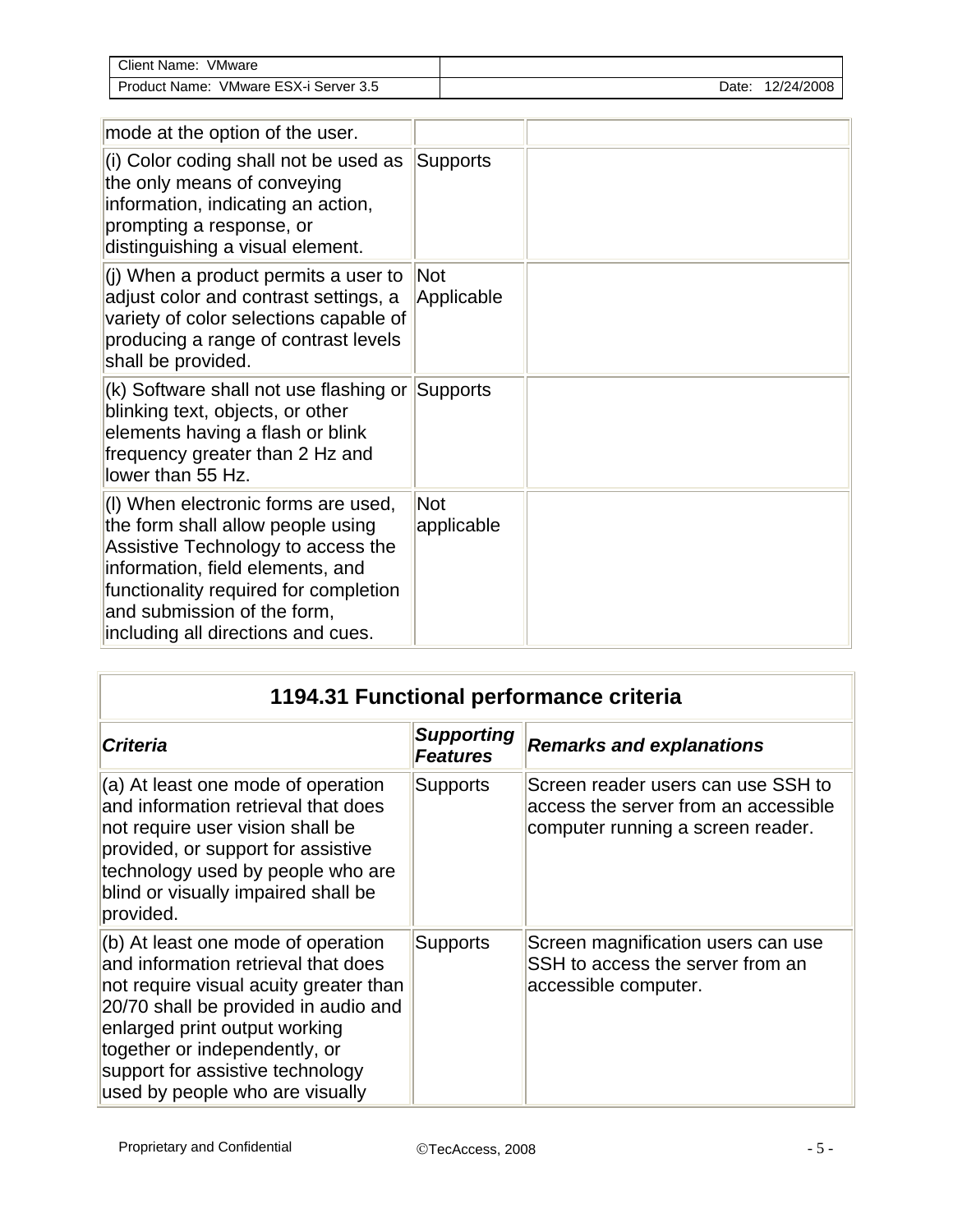| <b>Client Name:</b><br>VMware                           |      |            |
|---------------------------------------------------------|------|------------|
| . ESX-i<br><b>Product Name:</b><br>Server 3.5<br>VMware | Date | 12/24/2008 |

| impaired shall be provided.                                                                                                                                                                                                                                  |                          |                                |
|--------------------------------------------------------------------------------------------------------------------------------------------------------------------------------------------------------------------------------------------------------------|--------------------------|--------------------------------|
| (c) At least one mode of operation<br>and information retrieval that does<br>not require user hearing shall be<br>provided, or support for assistive<br>technology used by people who are<br>deaf or hard of hearing shall be<br>provided.                   | <b>Supports</b>          | User hearing is not required.  |
| (d) Where audio information is<br>important for the use of a product, at<br>least one mode of operation and<br>information retrieval shall be<br>provided in an enhanced auditory<br>fashion, or support for assistive<br>hearing devices shall be provided. | <b>Not</b><br>Applicable | Audio information is not used. |
| (e) At least one mode of operation<br>and information retrieval that does<br>not require user speech shall be<br>provided, or support for assistive<br>technology used by people with<br>disabilities shall be provided.                                     | <b>Supports</b>          | User speech is not required.   |
| (f) At least one mode of operation<br>and information retrieval that does<br>not require fine motor control or<br>simultaneous actions and that is<br>operable with limited reach and<br>strength shall be provided.                                         | <b>Supports</b>          |                                |

| 1194.41 Information, Documentation and Support -Detail                                                                                                                                    |                                      |                                                                                                                                                                                                   |  |
|-------------------------------------------------------------------------------------------------------------------------------------------------------------------------------------------|--------------------------------------|---------------------------------------------------------------------------------------------------------------------------------------------------------------------------------------------------|--|
| <b>Criteria</b>                                                                                                                                                                           | <b>Supporting</b><br><b>Features</b> | <b>Remarks and explanations</b>                                                                                                                                                                   |  |
| (a) Product support<br>documentation provided to<br>end-users shall be made<br>available in alternate formats<br>upon request, at no additional<br>charge.                                | <b>Supports</b>                      | Upon request, Product support documentation<br>shall be made available in other printed or<br>online formats that VMware has available at<br>the time of the request, at no additional<br>charge. |  |
| (b) End-users shall have access<br>to a description of the<br>accessibility and compatibility<br>features of products in<br>alternate formats or alternate<br>methods upon request, at no | <b>Supports</b>                      | Upon request, Product support documentation<br>shall be made available in other printed or<br>online formats that VMware has available at<br>the time of the request, at no additional<br>charge. |  |

 $\overline{\Gamma}$